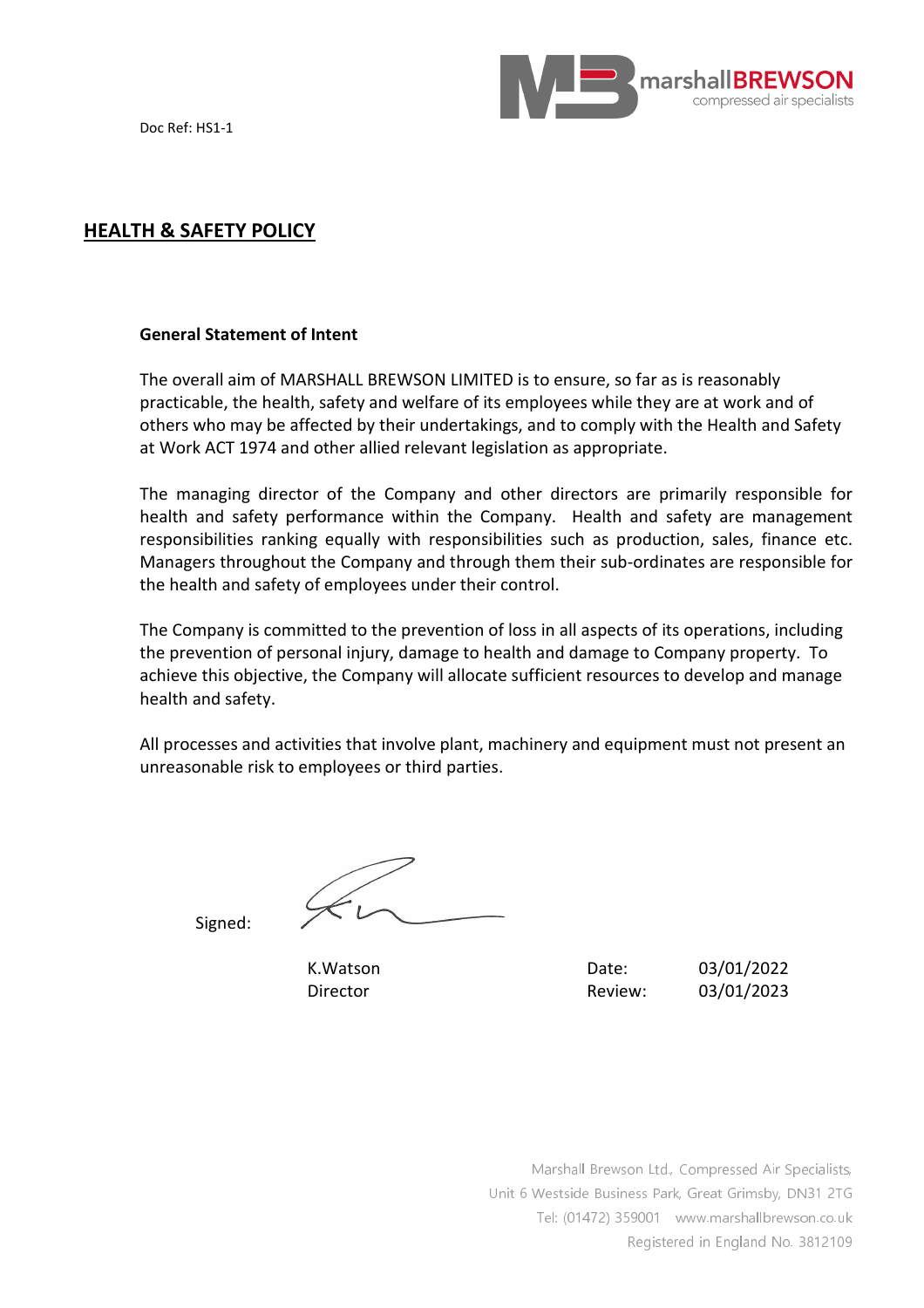# **HEALTH & SAFETY POLICY**

Health and Safety at Work etc Act 1974

This is the Health and Safety Policy Statement of:

#### MARSHALL BREWSON LIMITED

#### **PART 1 – General Statement of Policy**

- **1.1** The Company acknowledges and accepts its legal responsibilities for securing the health, safety and welfare of all its employees, of sub-contractors working on its behalf and all others affected by their activities.
- **1.2** The Company will provide and maintain safe and healthy working conditions so far as reasonably practicable.
- **1.3** The Company will encourage all employees to be actively involved in maintaining safe operating conditions and practices.
- **1.4** The Company will carry out a regular review of this policy to ensure that these standards of health and safety are maintained.

#### **PART 2 – Organisation**

- **2.1** The head of the Company has overall responsibility for health and safety in the Company, and will:
	- Ensure suitable financial provision is made for health & safety obligations.
	- Provide appropriate information and instruction to employees
	- Ensure work is planned to take into account health & safety issues.
- **2.2** All employees shall at all times take reasonable care of themselves and have due regard for the health & safety of others who may be affected by their work activities.
- **2.3** Alcumus Safe Contractor provides information and advice to the Company on health & safety issues through their information service **Response**line.

#### **PART 3 – Arrangements**

As a small company some of the arrangements for health and safety are informal and generally not recorded, however, health and safety is considered in all aspects of our work. The following outlines the principal ways in which we implement health and safety:

#### **3.1 Communication.**

The content of this policy and rules specific to a site or job are drawn to the attention of all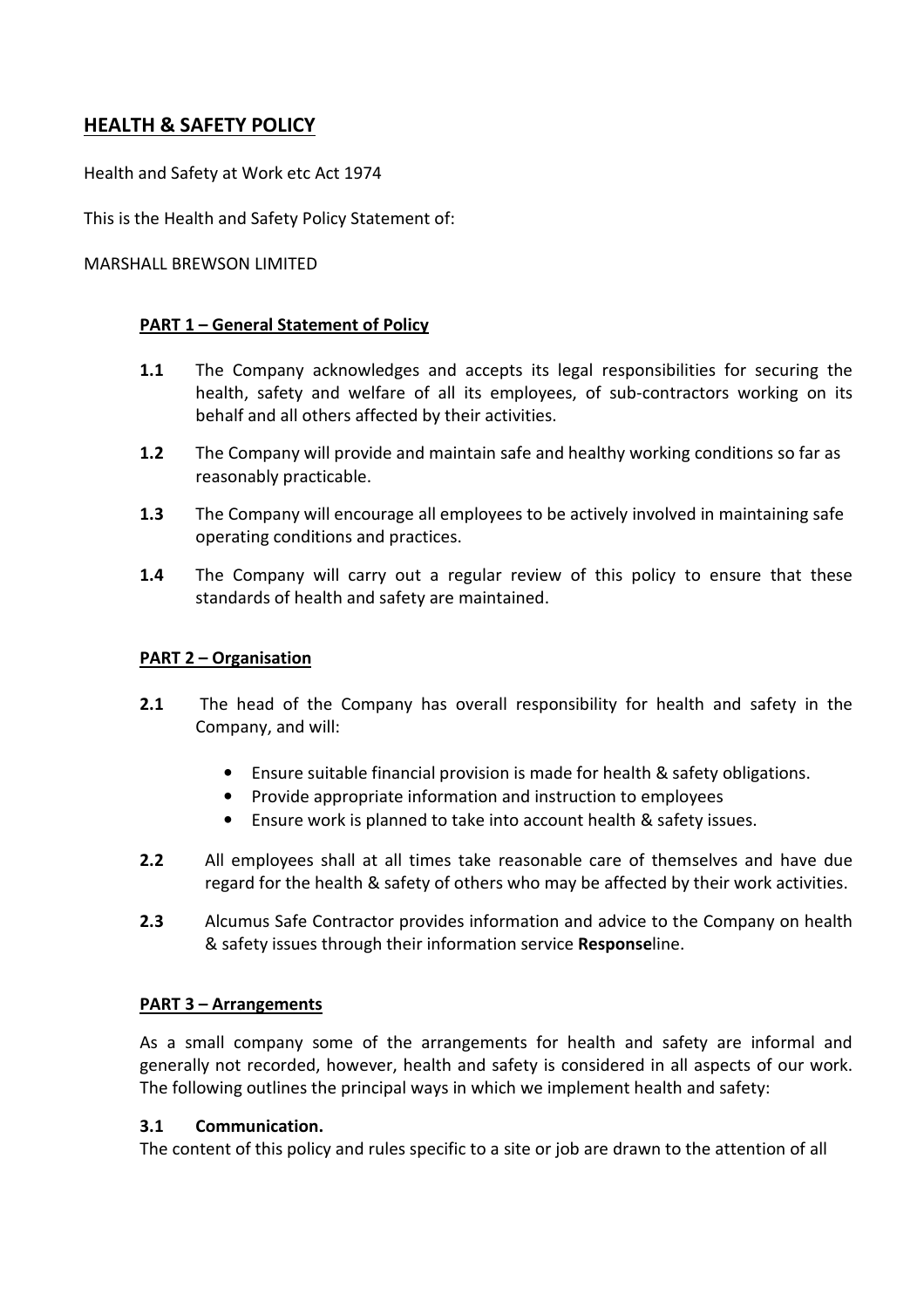employees and sub-contractors. Employees and sub-contractors present their views on health & safety for existing and proposed jobs.

## **3.2 Training.**

Employees are given training appropriate to their responsibilities. Training is specifically provided for work with hazardous substances, use of equipment, use of PPE and manual handling. Additional training required because of new work activities and the use of new equipment or substances will be provided when needed. A record will be kept for all training of each employee.

# **3.3 Risk Assessments.**

Employees throughout their work carry out risk assessments continuously. Hazards are considered and work methods established to minimise the risk of injury to themselves and others affected by the work. Where the employee does not have sufficient knowledge about a specific hazard, such as work in confined spaces, they will take further advice from the H&S advisor if required. The head of the Company ensures operators are provided with appropriate instruction and training on risk assessments.

## **3.4 Method Statements.**

Formal method statements will be prepared in writing where the risk is particularly high or is a requirement on a specific site.

## **3.5 Emergencies.**

In case of emergencies, the client procedures are followed. Therefore, employees always familiarise themselves with client procedures when first attending site, and co-operate and participate in any drills.

## **3.6 Welfare.**

Welfare arrangements are established at each site, utilising client facilities whenever possible.

# **3.7 Equipment.**

All equipment is subject to routine maintenance, taking into account various factors, including:

- Statutory testing
- Type of equipment
- Amount of use
- Consequences of failure

# **3.8 Personal Protective Equipment.**

PPE is provided as appropriate for the work activities. PPE is maintained by the individual and is subject to routine maintenance as appropriate.

# **3.9 Hazardous Substances.**

The risk associated with hazardous substances is considered for all work activities.

Alternative less harmful substances are used wherever possible. In case of risks to health, PPE is provided and used by employees. Unidentified potential hazardous substances, such as Asbestos, encountered during the course of a work activity are referred to the client and / or advice taken from the H&S adviser, as appropriate.

# **3.10 First Aid & Accident Reporting.**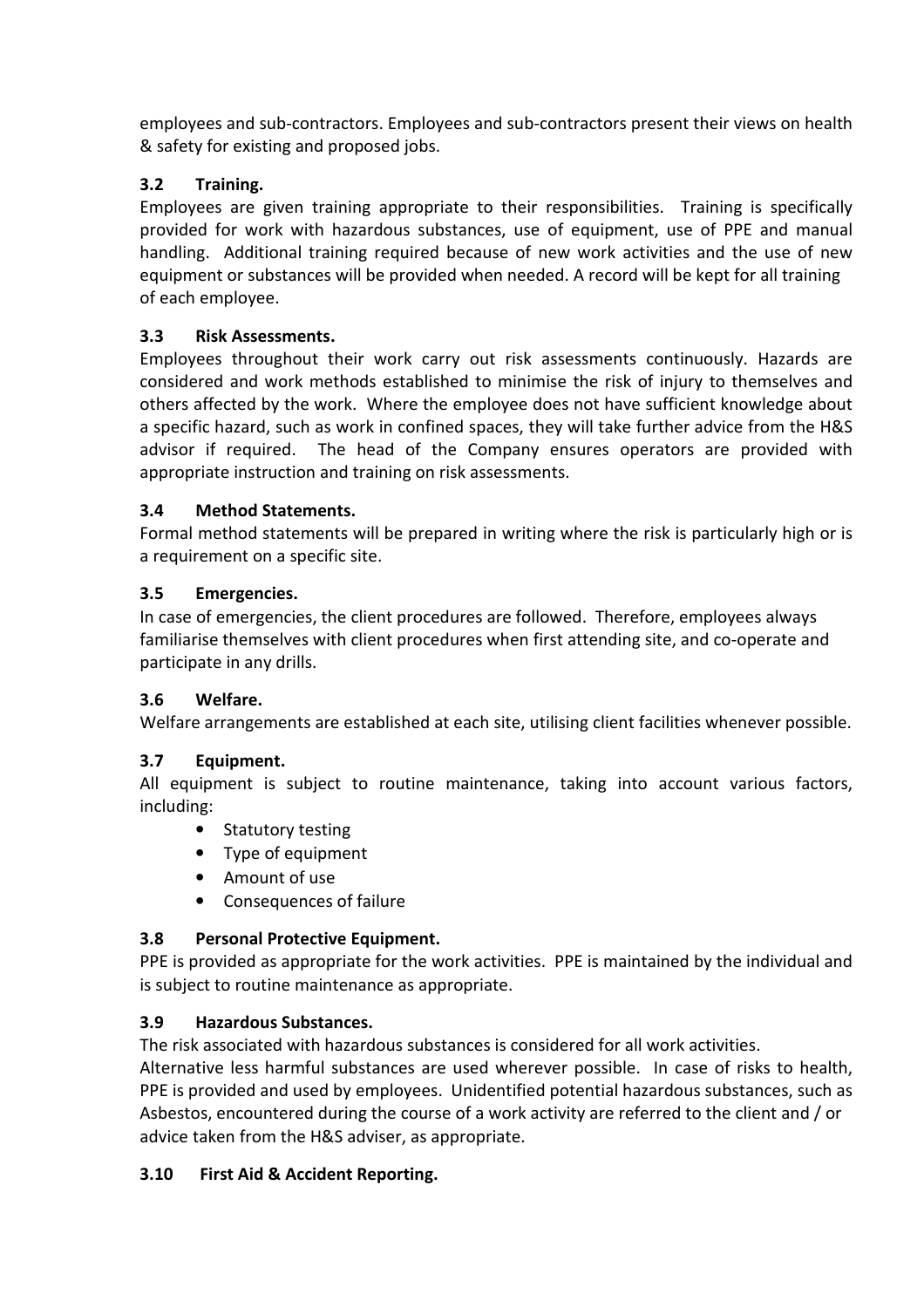Wherever possible arrangements are made with clients to use their first aid facilities. Where this is not possible employees carry a supply of sterile plasters and a first aid kit, assistance will be sought from the emergency services if required.

All accidents are reported to the office and those defined as statutorily notifiable are reported to the appropriate enforcing authority.

## **3.11 Manual Handling.**

Manual handling risks are considered prior to each work activity. The method of work is adapted to minimise manual handling risks wherever possible, including use of alternative lifting and carrying methods. Our employees are advised not to manual handle loads, which they fell incapable of moving safely.

## **3.12 Fire Safety.**

All employees remain vigilant to the risk of fire.

## **3.13 Sub-Contractors.**

Sub-contractors are instructed primarily on the basis of their technical capability, though due regard is also taken of health and safety. Serious breaches of health and safety and the contractors capability for specific risks will be taken into account during the selection process.

## **3.14 Public Safety.**

The safety of members of the public is considered at all times and appropriate protective actions taken.

## **3.15 Asbestos**

With the Control of Asbestos Regulations 2012 now in force, asbestos awareness training will be carried out every 12 months as a minimum via a toolbox talk, or staff meeting with all staff who are liable to disturb asbestos in their normal everyday work, or prior to any work on a site where there is a likelihood of exposure to Asbestos.

## **PART 4 – Key Personnel**

## **4.1 Responsibilities**

Overall and final responsibility for health and safety is that of K. WATSON

Day-to-day responsibility for ensuring this policy is put into practice is delegated to K WATSON

To ensure health and safety standards are maintained/improved, the following people have responsibility in the following areas:

| <b>Name</b> | <b>Responsibility</b>  |
|-------------|------------------------|
| S. CROFT    | <b>OFFICE PRACTICE</b> |
| D.INGHAM    | <b>WORKSHOPS</b>       |

## **4.2 Health and safety risks arising from our work activities.**

Risk assessments will be undertaken by D INGHAM

The findings of the risk assessments will be reported to K WATSON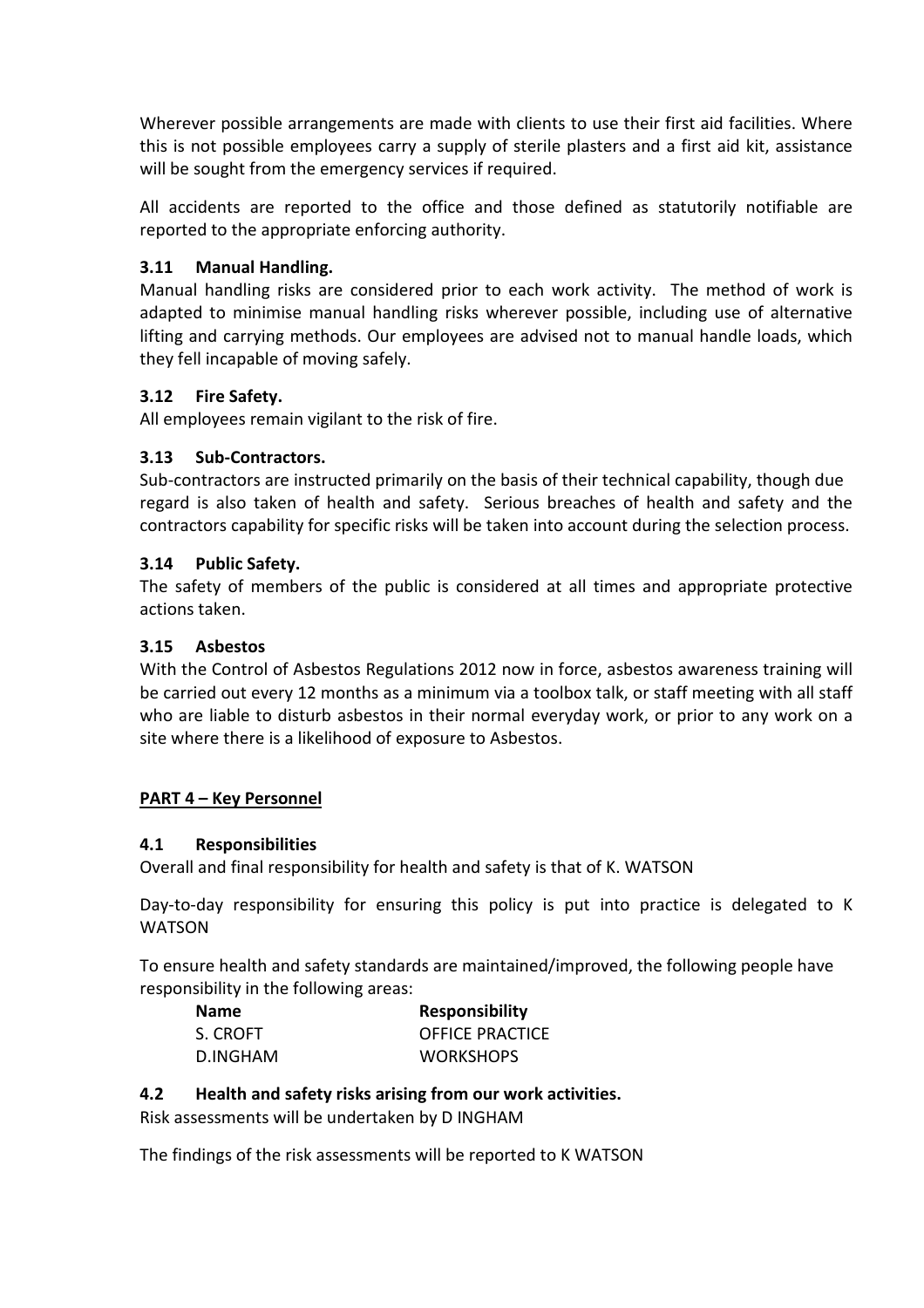Action required to remove/control risks will be approved by K WATSON

K WATSON Will be responsible for ensuring the action required is implemented

D INGHAM Will check that the implemented actions have removed/reduced the risks

Assessments will be reviewed every 12 MONTHS or when the work activity changes, whichever is soonest.

### **4.3 Consultation with employees**

| Employee representative(s) are OFFICES |                  | - S CROFT  |
|----------------------------------------|------------------|------------|
|                                        | <b>WORKSHOPS</b> | - D INGHAM |

Consultation with employees is provided by Fame South 2015 - K WATSON

#### **4.4 Safe plant and equipment**

D. INGHAM Will be responsible for identifying all equipment/plant needing maintenance.

K WATSON Will be responsible for ensuring effective maintenance procedures are drawn up.

D INGHAM Will be responsible for ensuring that all identified maintenance is implemented.

Any problems found with plant/equipment should be reported to K WATSON

K WATSON Will check that new plant and equipment meets health and safety standards before it is purchased.

#### **4.5 Safe handling and use of substances**

K WATSON Will be responsible for identifying all substances of which need a COSHH assessment.

K WATSON Will be responsible for undertaking COSHH assessments.

K WATSON Will be responsible for ensuring that all actions identified in the assessments are implemented.

K WATSON Will be responsible for ensuring that all relevant employees are informed about the COSHH assessments.

K WATSON Will check that new substances can be used safely before they are purchased.

Assessments will be reviewed every 24 MONTHS or when the work activity changes, whichever is soonest.

Asbestos Awareness Training will be carried out every 24 MONTHS with all staff who go onto clients premises/sites

#### **4.6 Information, instruction and supervision**

The Health and Safety law poster is displayed at MARSHALL BREWSON RECEPTION

Health and safety advice is available from K WATSON or Alcumus SafeContractor helpline (tel:02920 859269)

Supervision of young workers/trainees will be arranged/undertaken/monitored by K WATSON